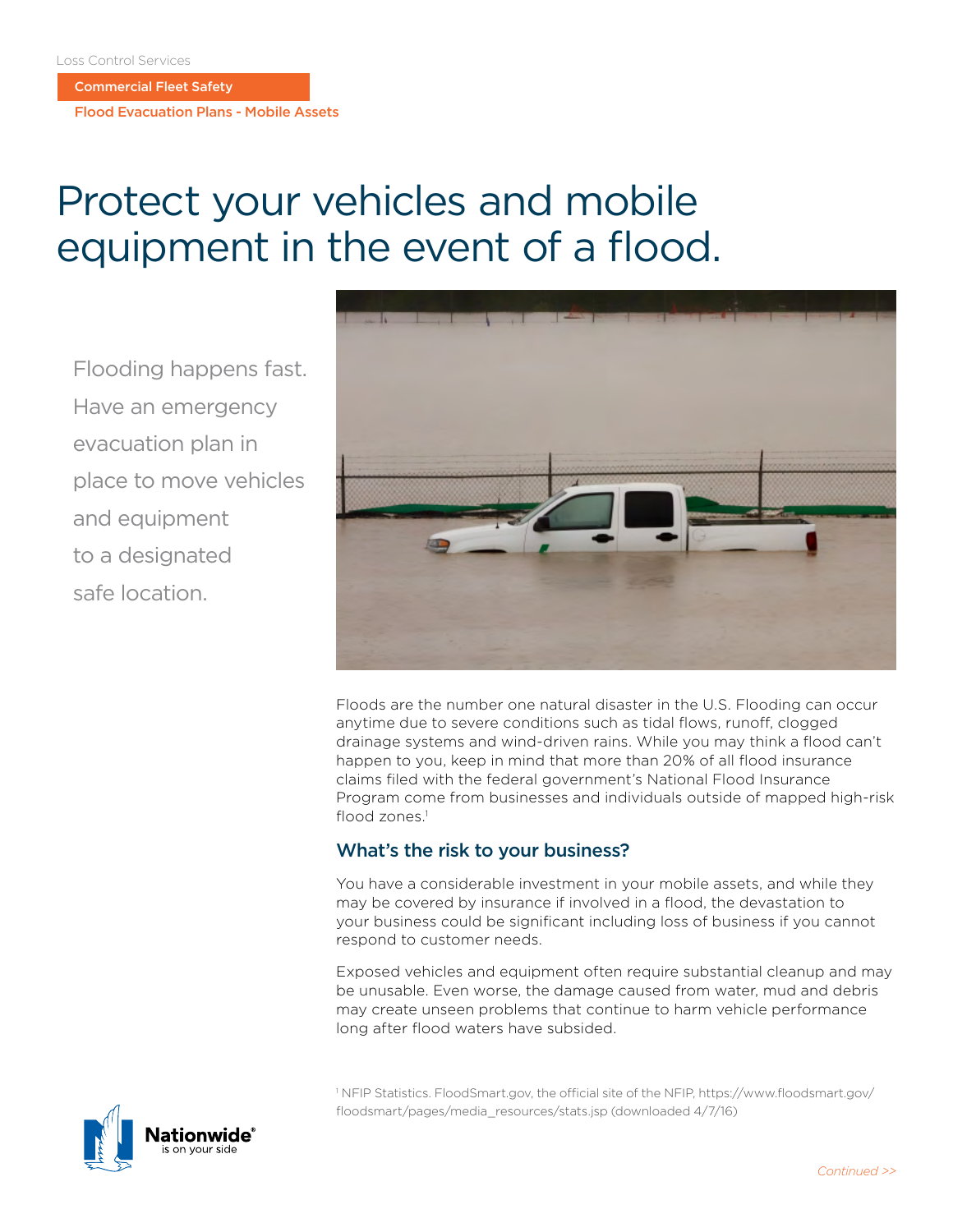

### Some practical advice to help protect your mobile assets.

Developing a written flood evacuation plan is critical to helping minimize losses if a flood should occur. While you hope to never use it, being prepared can help reduce the chances of losing mobile assets due to damage. There are several key elements your plan should include:

Designate an alternative location where vehicles can be moved to higher ground. This may require more than one location: Arrange these locations ahead of time:

- Ensure they are safe from flood.
- There should be multiple routes to the location that are safe from flooding and do not have any weight or height restrictions that may impact asset movement.
- Have a contractual arrangement with the property owner providing exclusive use of the area during a flood.

Prioritize Vehicles and Equipment. During an emergency you may not be able to move all your vehicles and equipment. Create a

list, ranking individual assets or groups of similar assets in order of priority. Identify high priority items that are difficult to move and consider moving them earlier as a precaution.

Assign key personnel and their responsibilities. Once you identify those who will implement your plan, spell out each role including: monitoring weather, determining when to mobilize, notify / assemble / supervise drivers and authorize return. Establish back-up personnel for key roles.

Decide how to move the vehicles and equipment. Calling out your fleet of drivers is one possible solution, but in severe conditions some may be unable to respond. In such cases, you can use a more limited number of drivers that can be shuttled between the original parking area and your alternate location. Be sure to have a sufficient number of properly licensed drivers available. Identify drivers who may not be able to respond due to their own homes being in flood prone areas, family priorities, etc. Do not include them in your plan.

Establish a base at the new location. This provides a spot to direct activities, manage keys, provide food and drink to staff, etc. Consider monitoring the base 24 / 7 with a security service if site security is inadequate.

Monitor the weather to know when to implement your plan. Have an individual designated to monitor multiple weather services during inclement weather. Determine a trigger point for activating your plan. As the trigger point nears drive evacuation routes to observe their condition in person. Don't wait until flood waters are touching the roadway.

Create an alert system. A primary and secondary back-up communication system should be established. Establishing a phone/text tree is a best practice for keeping drivers up to date.

Ensure your plan entails procedures for moving specialized equipment early.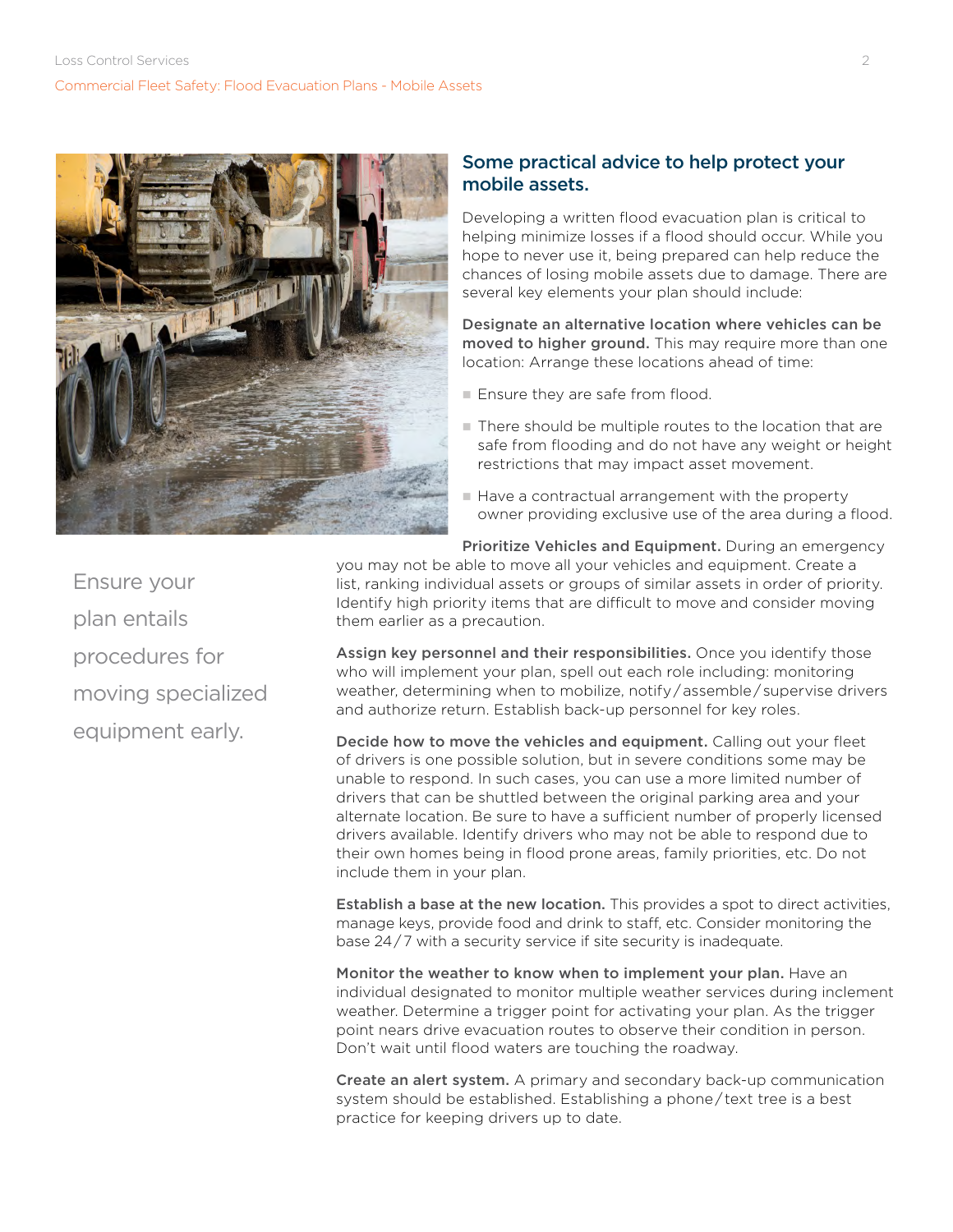Present your plan to all persons involved. Everyone involved should understand their role in the evacuation. Provide everyone the opportunity to give feedback and ask questions.

Review and update the plan at least annually or when there are changes that may impact the implementation. This can include changes to staff, contact numbers, assets, operations, route conditions or facility conditions.

Practice the plan annually. Use this annual rehearsal to iron out any issues that may have occurred since the last time it was practiced. Make sure your asset and driver records are up to date, and there have been no changes at the alternative location or the routes to get there that might cause a problem.

### Outside assistance

Organizations with high asset-to-driver ratios, such as car dealerships or repair facilities may need assistance in executing their evacuation plan. Establishing advanced agreements with car haulers, trucking companies, trailer rental companies, or temporary driver employment agencies is a good practice. Ensure they are adequately insured and drivers are qualified. Designate staff to oversee them.

> Providing solutions to help our members manage risk.®

For your risk management and safety needs, contact Nationwide Loss Control Services: 1-866-808-2101 or LCS@nationwide.com.

The information used to create this brochure was obtained from sources believed to be reliable to help users address their own risk management and insurance needs. It does not and is not intended to provide legal advice. N and employees do not guarantee improved results based upon the information contained herein and assume no liability in connection with the information or the provided suggestions. The recommendations provided are general i circumstances may not warrant or require implementation of some or all of the suggestions. Nationwide, Nationwide is on your side, and the Nationwide N and Eagle are service marks of Nationwide Insurance Company. © 2020 Na